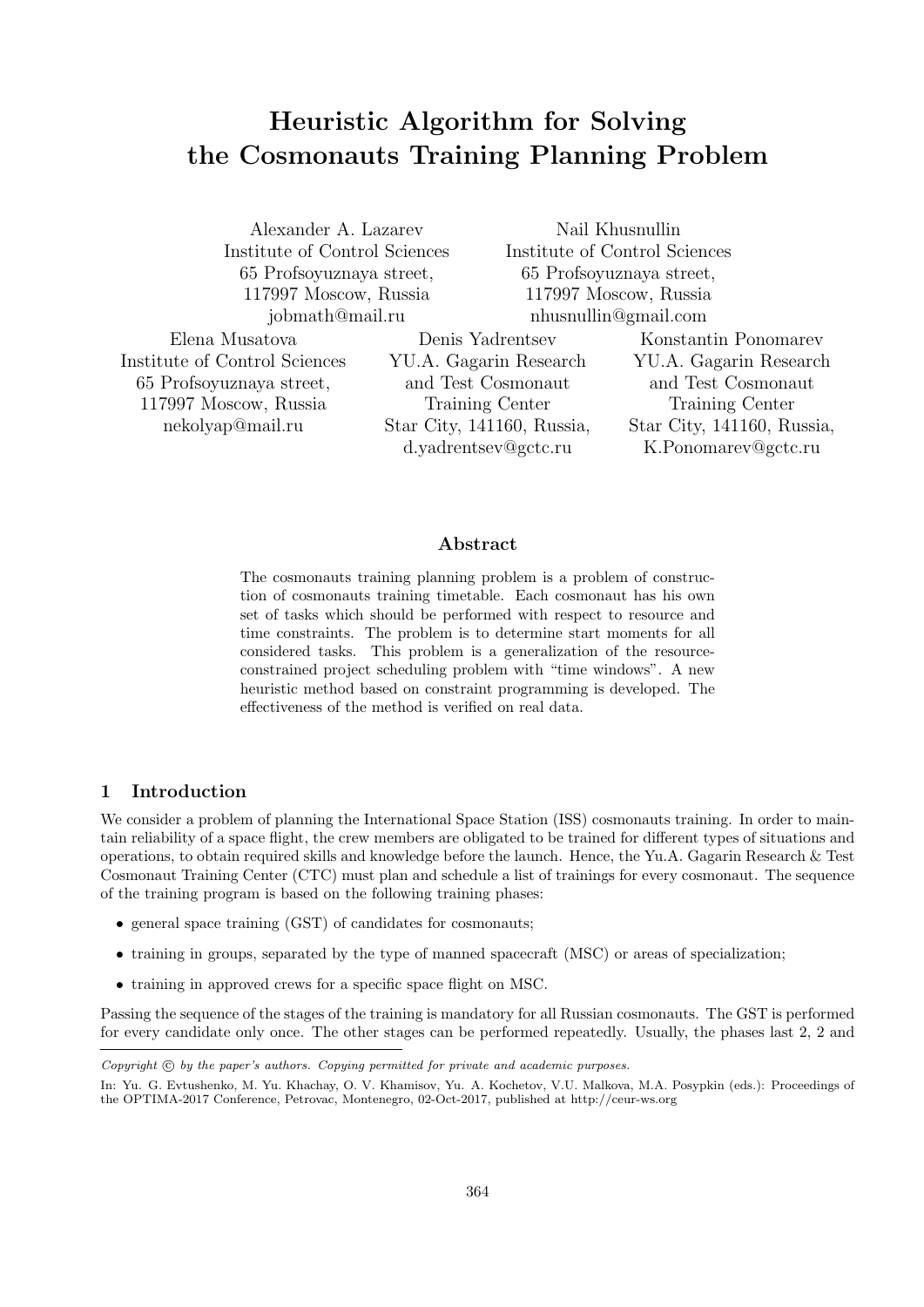2.5 years, respectively. This article is devoted to the third stage. In general, three crew qualification levels are defined; a user level, an operator level and a specialist level. For a given flight program, for every on-board system, a pre-defined set of minimum qualifications is needed to safely operate and maintain the system (for example, one specialist, one operator and one user). Each crew member, while being a specialist for one system, will be an operator or only a user for another one system. Consequently, the training program for each crew member is individually tailored to his set of tasks and pre-defined qualification levels. The development of training plans for a crew is another problem. Some results for its solving can be found in [Lazarev et al., 2016]. In this article we believe that an individual plan for each cosmonaut already exists, and the problem is to determine start moments for all considered tasks for each cosmonaut.

Previously, for solving this problem we have proposed an approach based on methods of integer linear programming [Musatova et al., 2016]. However, this approach turned out to be ineffective for high-dimensional problems. In [Lazarev et al., 2016] comparison of two approaches for a medium dimension cosmonaut training problem was presented. The first approach was based on integer linear programming and the second one was on the basis of constraint programming (CP) [Dechter, 2003]. It has been shown an obvious advantage of CP. We can explain the benefits of the CP by a large number of different constraints imposed by the training process.

The paper has the following structure. In section 2 a mathematical formulation of the considered problem is given. Section 3 is devoted to properties of the problem. On the basis of these properties in Section 4 a heuristic algorithm for solving the problem is proposed. Results of a computational experiment for different levels of a crew experience are given.

# **2 Problem Statement**

This section provides a formulation of the problem, that arises in cosmonauts training scheduling. Simultaneously there are several crews on training in the Cosmonaut Training Center, but this article presents a model and a method for its solving for one of them. We will assume that the planning of the cosmonauts training takes place at a certain given time interval, which specifies a planning horizon. We take as a unit of time a half-hour interval. Denote as *W* a set of all weeks and as *D* a set of all days on the planning horizon. Set *H* is a set of all half-hour intervals in a day. Possible moments of the beginning of a task are in a set  $T = \{0, 1, \ldots, T\}$ . Each time moment *t*  $∈$  *T* is characterized by its number of the week  $w(t) ∈ W$  on the planning horizon, by its number of the day  $d(t) \in D$  and by a number of the half-hour interval  $h(t)$  in the day  $d(t)$ .

Let *J* be a set of all stages of cosmonauts training (set of tasks) and duration of task  $j \in J$  is equal to  $p_j$  units of time. We input a variable  $S_j$ , the value of which is equal to the moment of the beginning of the task  $j$ . Let  $G = (J,\Gamma)$  be a graph of precedence relations between tasks. If  $(i,j) \in \Gamma$ , then the task *i* has to be completed before the beginning of the task *j*:

$$
S_j - S_i \ge p_i \ \forall (i, j) \in \Gamma. \tag{1}
$$

We input a set of tasks which are active at the time moment *t*:

$$
A_t = \{ j \in J \mid S_j \le t < S_j + p_j \}. \tag{2}
$$

Let R be a set of renewable resources (instructors, simulators, classrooms, special equipment). Each cosmonaut is also a resource, available in a quantity of 1 during a working day (excluding holidays, business trips, etc.). Denote by  $ra_{rt}$  the amount of resource  $r \in R$  available at time t, and by  $rc_{ir}$  — the amount of resource  $r \in R$ required for the task  $j \in J$ . Then the resource constraints can be written in the following form:

$$
\sum_{j \in A_t} rc_{jr} \leq ra_{rt} \ \forall r \in R, \ \forall t \in T.
$$
\n(3)

Constraints (1), (3) are the standard constraints of the Resource-Constrained Project Scheduling Problem (RCPSP). As a rule, the objective function in this problem is makespan (project duration). RCPSP is strongly NP-hard [Artigues et al., 2008]. By this reason different heuristic methods are proposed for its solving: priority-rule based scheduling methods, truncated branch-and-bound, integer programming based heuristics, disjunctive arc concepts, local constraint-based analysis, sampling techniques, evolutionary algorithms and local search techniques (see, for example, [Brucker et al., 1999, Kolisch & Hartmann, 2006, Valls et al., 2003, Debels & Vanhoucke, 2007, Homberger, 2007]. In [Kolisch & Hartmann, 2006] a large number of heuristics that have been proposed in the literature for RCPSP solving are summarized and categorized. However, in the cosmonauts training problem there are many other additional constraints that lead to additional difficulties for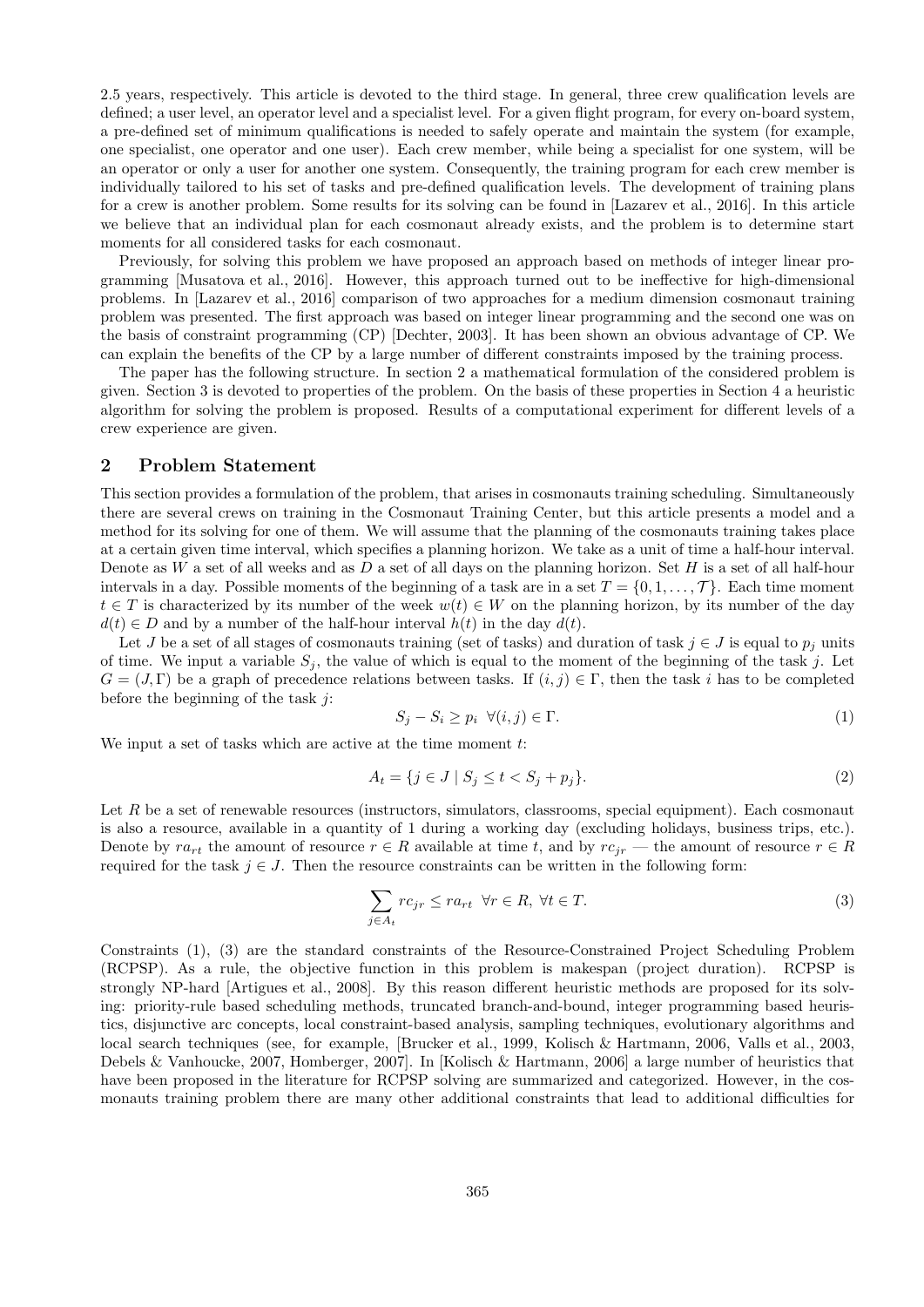solving process. In the case of existence of additional constraints, called "time windows" or "minimum and maximum time lags" (which will be described below), the decision problem of a feasible solution existence is strongly NP-complete [Bartusch et al., 1988]. Below we list the additional restrictions that arise in the problem under consideration.

Any task has to be completed before the end of a working day:

$$
h(S_j) \le |H| - p_j + 1 \quad \forall j \in J. \tag{4}
$$

We divide the operations that take more than one day into one-day operations connected with special strict precedence relations described below.

Denote as *I* a set of all cosmonauts of the crew under scrutiny. Each cosmonaut  $i \in I$  has his own set of tasks  $J^i$ ,  $\cup_{i \in I} J^i = J$ . For some sets of tasks there are restrictions on total duration of tasks per day, or per week for one cosmonaut:

$$
\sum_{j\in A_k^i, d(S_j)=d} p_j \le a_k \quad \forall i\in I, \ \forall d\in D, \ \forall k\in \{1,2,\ldots,K_a^i\},\tag{5}
$$

$$
\sum_{j \in B_k^i, w(S_j) = w} p_j \le b_k \quad \forall i \in I, \ \forall w \in W, \ \forall k \in \{1, 2, \dots, K_b^i\}.
$$
 (6)

It means that any cosmonaut *i* can have no more that  $a_k$  time units of tasks from the subset  $A_k^i$  per day and no more  $b_k$  time units of tasks from the subset  $B_k^i$  per week, where  $K_a^i$  and  $K_b^i$  are numbers of such subsets. Such restrictions may be caused by medical standards (for example, a cosmonaut can not be engaged in physical activity more than a certain number of hours per day) or features of the educational processes.

Each instructor has a workload of no more than  $c_k$  time units per day:

$$
\sum_{j \in J^R(r), d(S_j) = d} p_j \le c_k \ \forall d \in D, \ \forall r \in R^I,
$$
\n
$$
(7)
$$

where  $R^I$  is a set of instructors and  $J^R(r)$  is a set of tasks, for which resource r is required.

For all tasks *j* from a special set  $J^t$  time boundaries  $[t_j^1; t_j^2]$  are established:

$$
t_j^1 \le S_j \le t_j^2 \ \forall j \in J^t. \tag{8}
$$

These boundaries can be both precise and rather extended. In the first case a task has an exact date of its execution and in the second case — long period of time (for example, a winter forest landing training has to be in winter).

Some tasks can be performed only in some period of a day (for example, exams have to be in the morning):

$$
h(S_j) \in H^j \ \forall j \in J^d,\tag{9}
$$

where  $J^d$  is a set of tasks with day restrictions and  $H^j$  is a set of possible beginning moments of the task j. Sometimes it is more convenient to write down this restriction as "some tasks cannot be held during certain parts of a day" (for example, physical training can not be performed immediately after lunch):

$$
h(S_j) \notin \bar{H}^j \quad \forall j \in J^d,\tag{10}
$$

where  $\bar{H}^j$  is a set of impossible beginning moments of the task *j*.

Some tasks are performed by all crew members simultaneously:

$$
S_{j_1} = S_{j_2} = S_{j_3} \ \ \forall (j_1, j_2, j_3) \in J^{123},\tag{11}
$$

where  $J^{123}$  is a set of triples of tasks that have to be simultaneously. Similarly, some tasks are conducted at the same time for two crew members:

$$
S_{j_1} = S_{j_2} \quad \forall (j_1, j_2) \in J^{12}.
$$
\n
$$
(12)
$$

In addition to the graph of precedence relations between tasks a graph of strict precedence relations  $G' = (J, \Gamma')$ is introduced. We have  $(j_1, j_2) \in \Gamma'$  if task  $j_2$  must be performed strictly after  $g'_{j_1, j_2}$  intervals after the task  $j_1$ :

$$
S_{j_2} = S_{j_1} + p_{j_1} + g'_{j_1, j_2} \ \ \forall (j_1, j_2) \in \Gamma'. \tag{13}
$$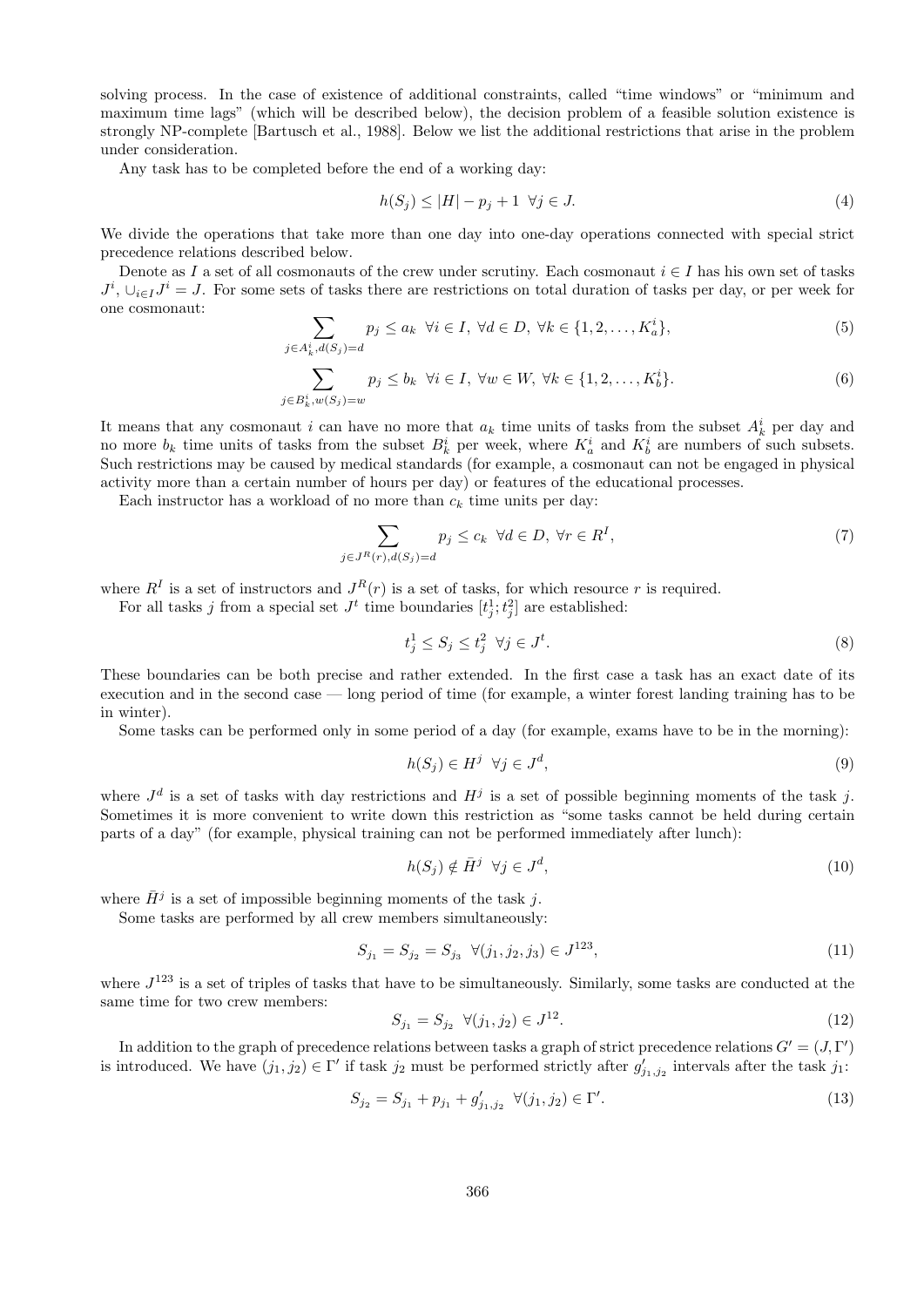In some cases a time distance between two tasks is given in weeks with help of another graph  $G'' = (J, \Gamma'')$ :

$$
w(S_{j_2}) = w(S_{j_1}) + g''_{j_1, j_2} \quad \forall (j_1, j_2) \in \Gamma''.
$$
\n(14)

Every week a cosmonaut should remain  $f^i$  time units for administrative duties (for example, self-preparation, work with documentation, etc.):

$$
WL - \sum_{j \in J^i, w(S_j) = w} p_j \ge f^i \quad \forall i \in I, \ \forall w \in W,\tag{15}
$$

where  $WL$  is a weekly workload for a cosmonaut.

Our problem is to find a feasible solution under constraints  $(1),(3)-(15)$ . Note that we do not formulate the optimization problem. Schedule of cosmonauts training for a large planning horizon is required for the staff of the CTC for strategic planning. Solving a problem of optimizing a current weekly or monthly schedule (minimizing training costs, maximizing the priorities of instructors or cosmonauts) is a tactical problem and the further direction of our research.

### **3 Structure of the Input Data**

As the planning horizon is very large, a solution of the problem  $(1)(3)-(15)$  cannot be obtained directly by modern solvers. However, taking into account already existing schedules and researching the process of scheduling of the Cosmonaut Training Center specialists have allowed us to obtain additional information about the structure of the problem. Analysis of the existing schedules showed the following features.



Figure 1: Graph of precedence relations of on-board systems

- Most of the tasks are organized in the so-called on-board systems. An on-board system is a set of tasks united by a theme.
- The graph *G* of the precedence relations at the macro level is given by a graph of the on-board systems (see figure 1). Each vertex of the graph presented on the picture is, in its turn, also graph of tasks of an on-board system.
- The graph *G* allows some decomposition, because at some key time points all tasks of some on-board systems must be completed, and the remaining on-board systems must not start yet.
- Specialists of the Cosmonaut Training Center identify priority on-board systems, the schedule for which must be constructed in the first place. These on-board systems are crucial because they require a lot of resources.
- There is a some set of periodical tasks that are not connected by precedence relations and have to be in the schedule every week. As a rule, these tasks do not require special equipment and resources which are used for the study of on-board systems, but they require restrictions like (5), (6), (9).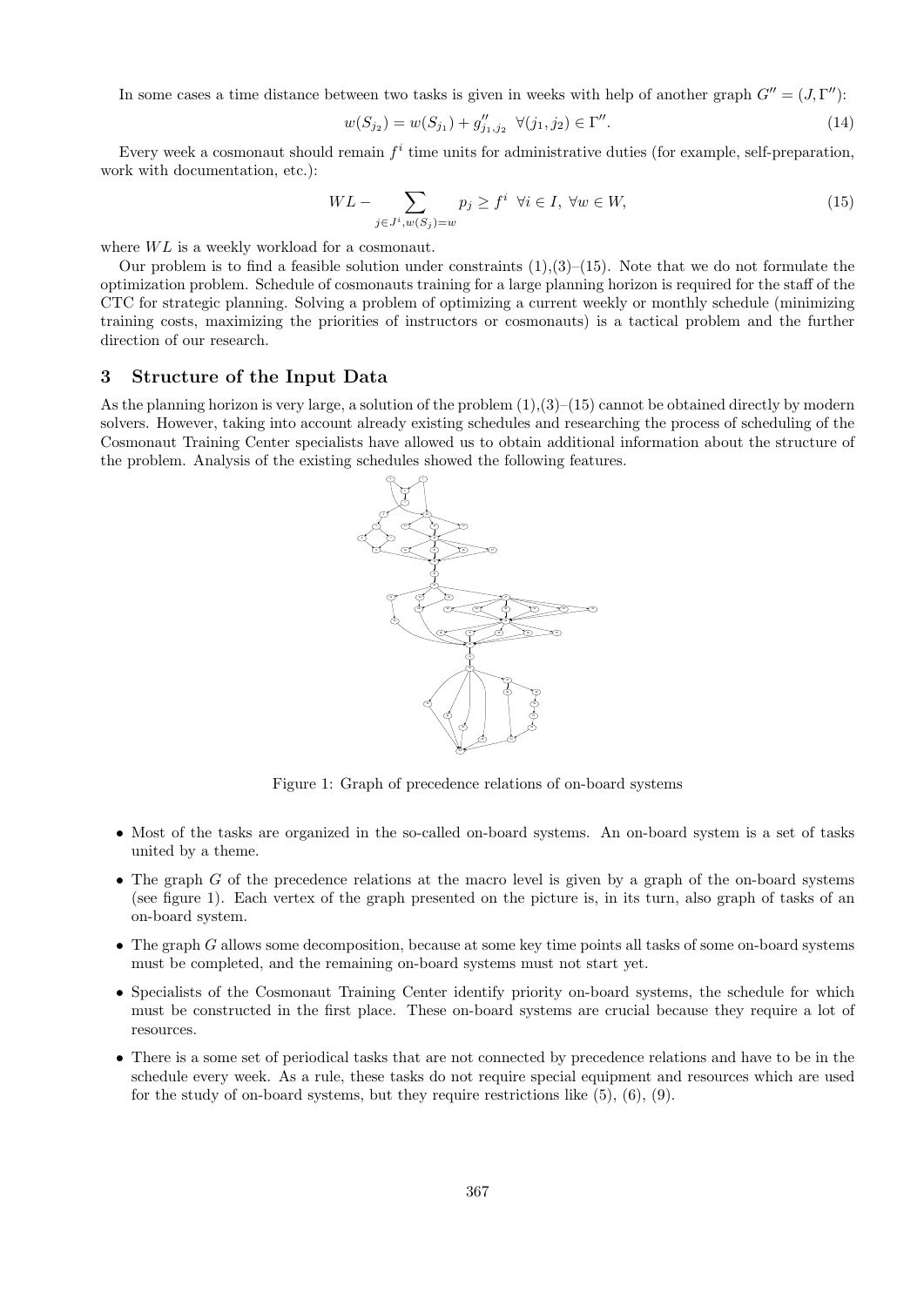# **4 Numerical Results**

Taking into account the above observations, we propose to build a feasible schedule as follows. Denote as *Jper* a set of all tasks that are isolated vertices of the graph *G*. We divide the set  $J\setminus J_{per}$  into subsets  $J_1, J_2, \ldots, J_{m-1}$ ,  $J_m$ . For any  $J_k$  and  $J_l$ , where  $k < l$ , either all on-board systems from  $J_k$  are more prioritized than on-board systems from  $J_l$ , or all tasks from the set  $J_k$  must be completed earlier than any of the tasks of the set  $J_l$ .

Let *S* be a set of start time moments of tasks from some set  $J_k$ . Function  $Scheduling(S, J_k, J_l, J_u)$  returns time moments of tasks of  $J_l$  from a certain schedule  $\sigma$  of  $J_k \cup J_l \cup J_u$  subject to the following conditions:

- *•* start moment *S<sup>j</sup>* (*σ*) of any task *j ∈ J<sup>k</sup>* is fixed, *S<sup>j</sup>* (*σ*) *∈ S*;
- all constraints for tasks from the set  $J_k \cup J_l \cup J_u$  are fulfilled.

In other words, we (1) fix start moments of  $J_k$ , (2) build a schedule for  $J_l \cup J_u$  provided that all conditions for  $J_k \cup J_l \cup J_u$  are fulfilled and (3) save time moments for  $J_l$ . If there is no such schedule, the function returns an appropriate message. To calculate this function, we used solver IBM ILOG CPLEX CP  $12.6.2<sup>1</sup>$ . Below we present an algorithm for constructing a feasible solution of problem  $(1),(3)-(15)$ .

# **Algorithm 1** Feasible solution building

```
Precondition: \bar{J} = \{J_1, J_2, \ldots, J_m\}, J_{per}
```

```
1: function \text{Run}(\bar{J}, J_{per})2: S \leftarrow Schedule(\emptyset, \emptyset, J^t, J_{per})3: J_{fix} \leftarrow J^t4: for i \leftarrow 1 to m do
5: S \leftarrow S \cup Schedule(S, J_{fix}, J_i, J_{per})6: J_{fix} \leftarrow J_{fix} \cup J_i7: end for
8: return S \cup Schedule(S, J_{fix}, J_{per}, \emptyset)9: end function
```
Thus, at each step of the algorithm we add to the already existing schedule a new set of on-board systems that either need to be studied later than the already considered ones, or can be studied in parallel with them, but have a lower priority. In addition, at each iteration, periodical tasks are added, but the moments of their starts are not fixed for the next iteration.

In table 1 numerical results are presented. We tested our algorithm on two problems with real world input data. The first problem is a cosmonauts training planning problem for the case when all cosmonauts are experienced. It means that each cosmonaut in the crew has the minimum possible set of tasks. The second problem is for all inexperienced crew members. It is a case of maximum possible size of the set *J*. We use the following notations: *N* is a number of the problem, *Plan.horizon* is a number of weeks in the schedule, *Var.* is a number of variables in the problem, *Constr.* is a number of constraints, *Branches* is a number of inner branches of the solver, *Time* is a runtime of the algorithm. Number  $m$  of subsets  $J_i$  was equaled to 10. The calculations were performed on a workstation with an Intel Xeon processor E5-2673, 2.4GHz and 15Gb of RAM.

Table 1: Numerical results

| Plan.horizon | Var. | Const. | <b>Branches</b> | Time, m:c |
|--------------|------|--------|-----------------|-----------|
|              | 4572 | 149997 | 123613          | 3:45.46   |
| 60           | 6963 | 156168 | 392026          | 9:56.16   |

#### **5 Conclusion**

The article presents a mathematical formulation of the cosmonauts training planning problem. An algorithm based on CP for finding a feasible solution of the problem is proposed. The algorithm was tested on real data

<sup>1</sup>http://www-01.ibm.com/software/commerce/optimization/cplex-optimizer/